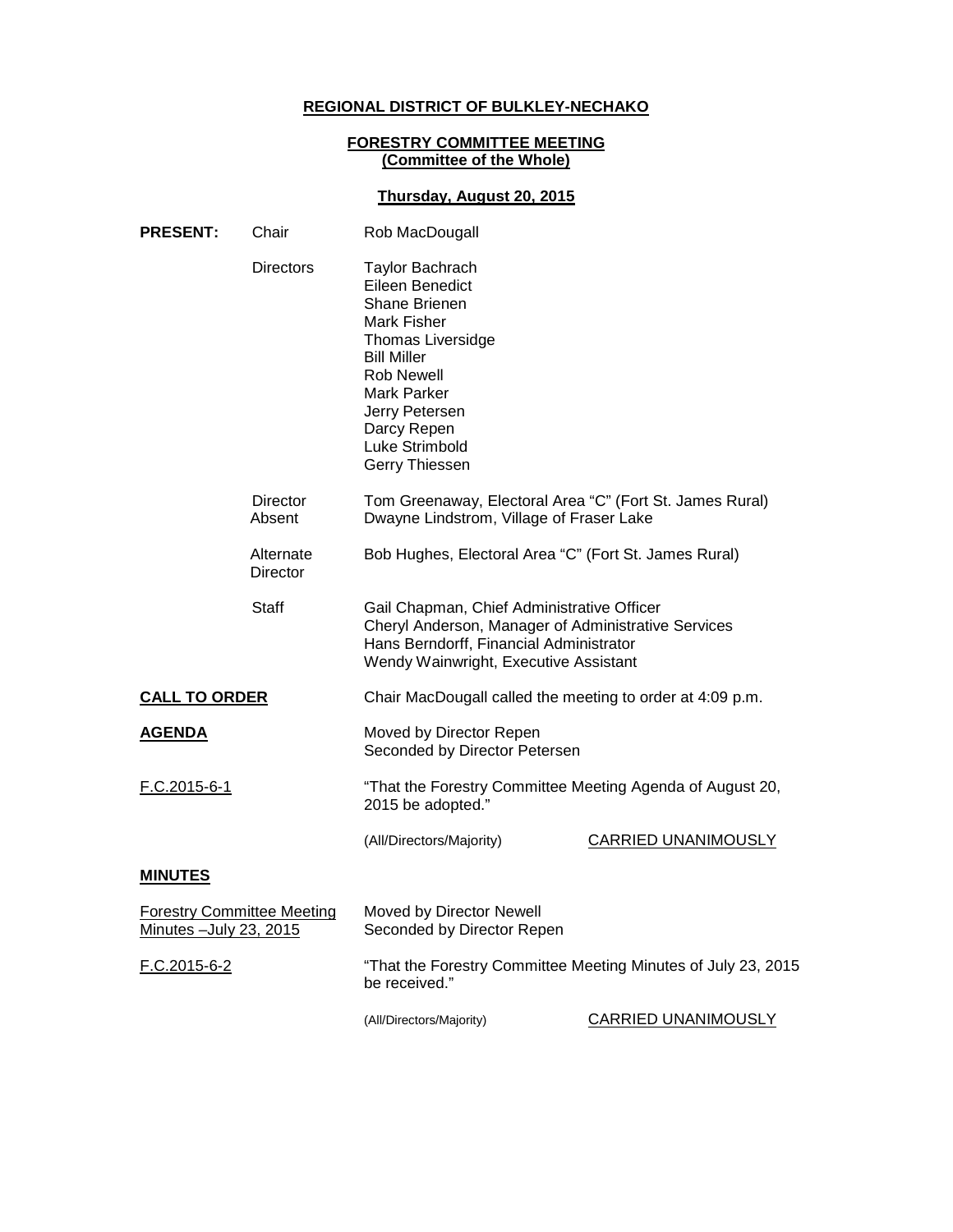Forestry Committee Meeting August 20, 2015 Page 2

# **REPORTS**

| Forestry/Wildfire Management<br><b>Industry/Local Government</b><br>1 <sup>st</sup> Nations Forum | Moved by Director Strimbold<br>Seconded by Director Miller                                                                                                                                                                                                                                                                                                                                                                                                                                                                                                                                                                                                                              |                                                                                                                                         |  |
|---------------------------------------------------------------------------------------------------|-----------------------------------------------------------------------------------------------------------------------------------------------------------------------------------------------------------------------------------------------------------------------------------------------------------------------------------------------------------------------------------------------------------------------------------------------------------------------------------------------------------------------------------------------------------------------------------------------------------------------------------------------------------------------------------------|-----------------------------------------------------------------------------------------------------------------------------------------|--|
| F.C.2015-6-3                                                                                      | "That the Forestry Committee receive the Chief Administrative<br>Officers' August 12, 2015 memo titled "Forestry/Wildfire<br>Management/Industry/Loc.Gvernment/1 <sup>st</sup> Nations Forum."                                                                                                                                                                                                                                                                                                                                                                                                                                                                                          |                                                                                                                                         |  |
|                                                                                                   | (All/Directors/Majority)                                                                                                                                                                                                                                                                                                                                                                                                                                                                                                                                                                                                                                                                | <b>CARRIED UNANIMOUSLY</b>                                                                                                              |  |
| <b>Pellet Plant Dryer Systems</b>                                                                 | Moved by Director Miller<br>Seconded by Director Petersen                                                                                                                                                                                                                                                                                                                                                                                                                                                                                                                                                                                                                               |                                                                                                                                         |  |
| F.C.2015-6-4<br>Officers' August 12, 2015 memo titled "Pellet Plant Dryer<br>Systems."            |                                                                                                                                                                                                                                                                                                                                                                                                                                                                                                                                                                                                                                                                                         | "That the Forestry Committee receive the Chief Administrative                                                                           |  |
|                                                                                                   | (All/Directors/Majority)                                                                                                                                                                                                                                                                                                                                                                                                                                                                                                                                                                                                                                                                | CARRIED UNANIMOUSLY                                                                                                                     |  |
|                                                                                                   | Director Thiessen spoke to developing an RDBN statement to<br>provide to new and existing industry in the region that provides<br>the RDBN's position on the best practices to be utilized within<br>the region in regard to environmental and pollution factors.<br>Director Repen also noted the importance of developing policy in<br>regard to the waste generated by work camps proposed in the<br>region. Discussion took place regarding the Environmental<br>Assessment Process and the best baseline practices and the<br>lack of enforcement for implementation of best practices.<br>Director Newell spoke to the need for industry to have and<br>develop a social license. |                                                                                                                                         |  |
|                                                                                                   | Director Thiessen noted that it may be beneficial to have a<br>representative from the Wood Pellet Association of Canada<br>attend a future RDBN meeting.                                                                                                                                                                                                                                                                                                                                                                                                                                                                                                                               |                                                                                                                                         |  |
|                                                                                                   | the Ministry of Environment and the Ministry of Forests, Lands<br>and Natural Resource Operations Policy Branch. They are<br>Director Bachrach will forward the contact information to RDBN<br>staff and also arrange a tour of the Newpro facility.                                                                                                                                                                                                                                                                                                                                                                                                                                    | Director Bachrach reported that he met with representatives from<br>currently developing a code of practice in regard to pellet plants. |  |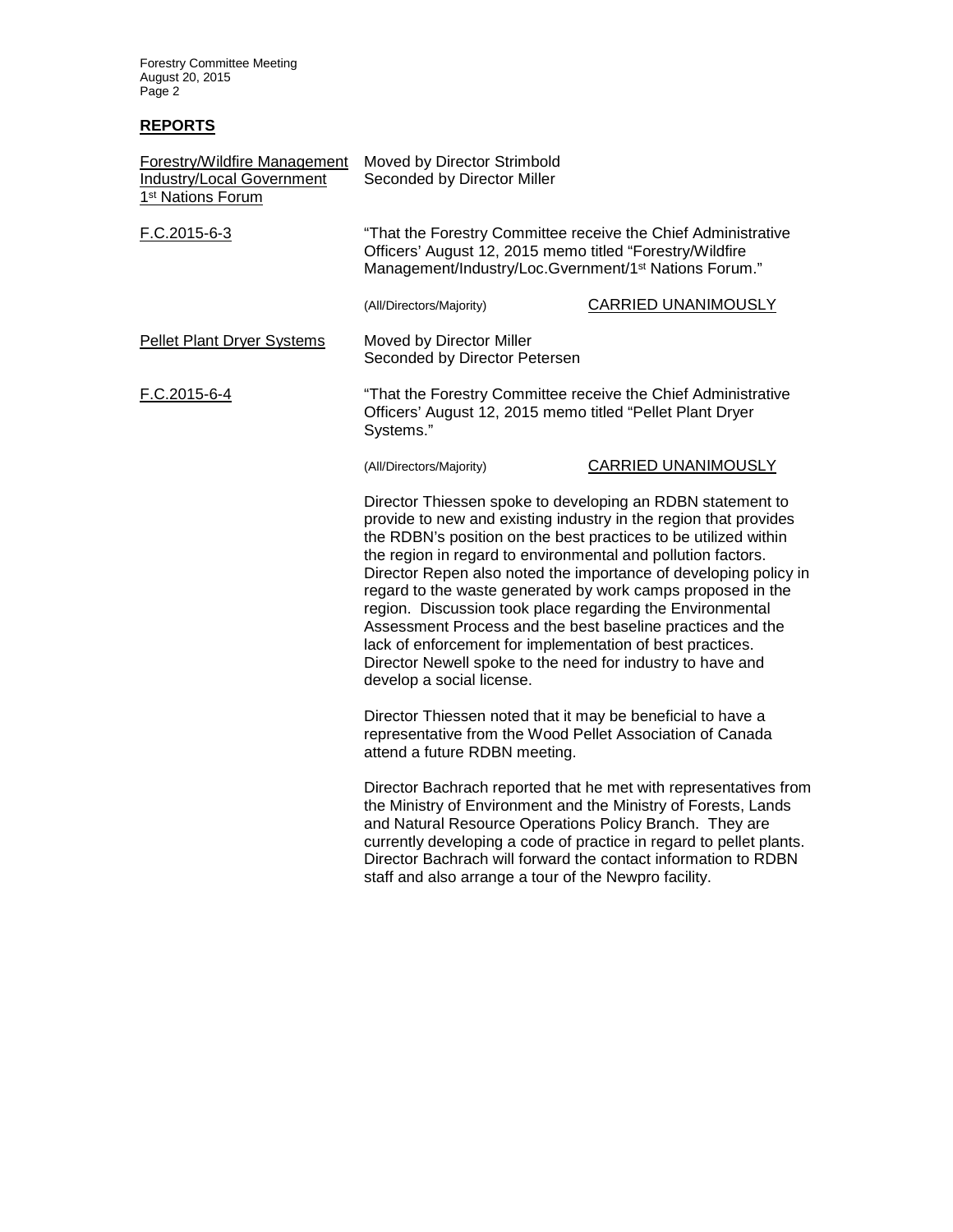Forestry Committee Meeting August 20, 2015 Page 3

### **CORRESPONDENCE**

| Correspondence | Moved by Director Repen<br>Seconded by Director Petersen              |                                                                                                                                                                                                                                                                                                                                                                                                                                                                                |  |
|----------------|-----------------------------------------------------------------------|--------------------------------------------------------------------------------------------------------------------------------------------------------------------------------------------------------------------------------------------------------------------------------------------------------------------------------------------------------------------------------------------------------------------------------------------------------------------------------|--|
| F.C.2015-6-5   | "That the Forestry Committee receive the following<br>correspondence: |                                                                                                                                                                                                                                                                                                                                                                                                                                                                                |  |
|                | Agreement;                                                            | -Conifex Timber Inc. - Conifex Announces Closing of Investment<br>-Conifex Timber Inc. - Conifex Announces Acquisition of Sawmill<br>Assets in El Dorado, Arkansas."                                                                                                                                                                                                                                                                                                           |  |
|                | (All/Directors/Majority)                                              | CARRIED UNANIMOUSLY                                                                                                                                                                                                                                                                                                                                                                                                                                                            |  |
|                | Dorado, Arkansas.                                                     | Chair MacDougall mentioned that he met with Conifex Manager<br>of Fibre Supply and representatives from Canfor and Apollo and<br>noted challenges industry is currently encountering. A few of the<br>issues are the price of stumpage, federal tax when shipping<br>lumber, soft market in china, and poor quality timber. In order for<br>Conifex to stabilize its company they announced the closing of<br>investment agreement and the acquisition of sawmill assets in El |  |
|                |                                                                       | The District of Fort St. James is requesting information from the<br>Competition Bureau in regard to the timber being removed from                                                                                                                                                                                                                                                                                                                                             |  |

#### **DISCUSSION ITEM**

#### **Community Forests Associations and Waste**

Director Thiessen brought forward concerns regarding burning of waste piles and that the RDBN should move forward in developing and establishing a policy regarding the utilization of waste pile fibre within the RDBN that can be provided to new and existing companies in the region. The use of waste pile fibre for biomass facilities was discussed. In the past government would have licensees conduct a Residue and Waste Management Survey to bill licensees monetarily for timber except reserved timber, whether standing or felled, that was not removed from the cutting authority area and which meets or exceeds the timber merchantability specifications. The Provincial Government is now wanting to charge for the waste being utilized.

the community.

Moved by Director Fisher Seconded by Director Thiessen

F.C.2015-6-6 "That the Forestry Committee recommend that the RDBN Committee of the Whole discuss at its next meeting the development of guiding principles and/or a mission statement in regard to airshed management, water usage management and solid waste management practices within the Regional District of Bulkley-Nechako."

(All/Directors/Majority) CARRIED UNANIMOUSLY